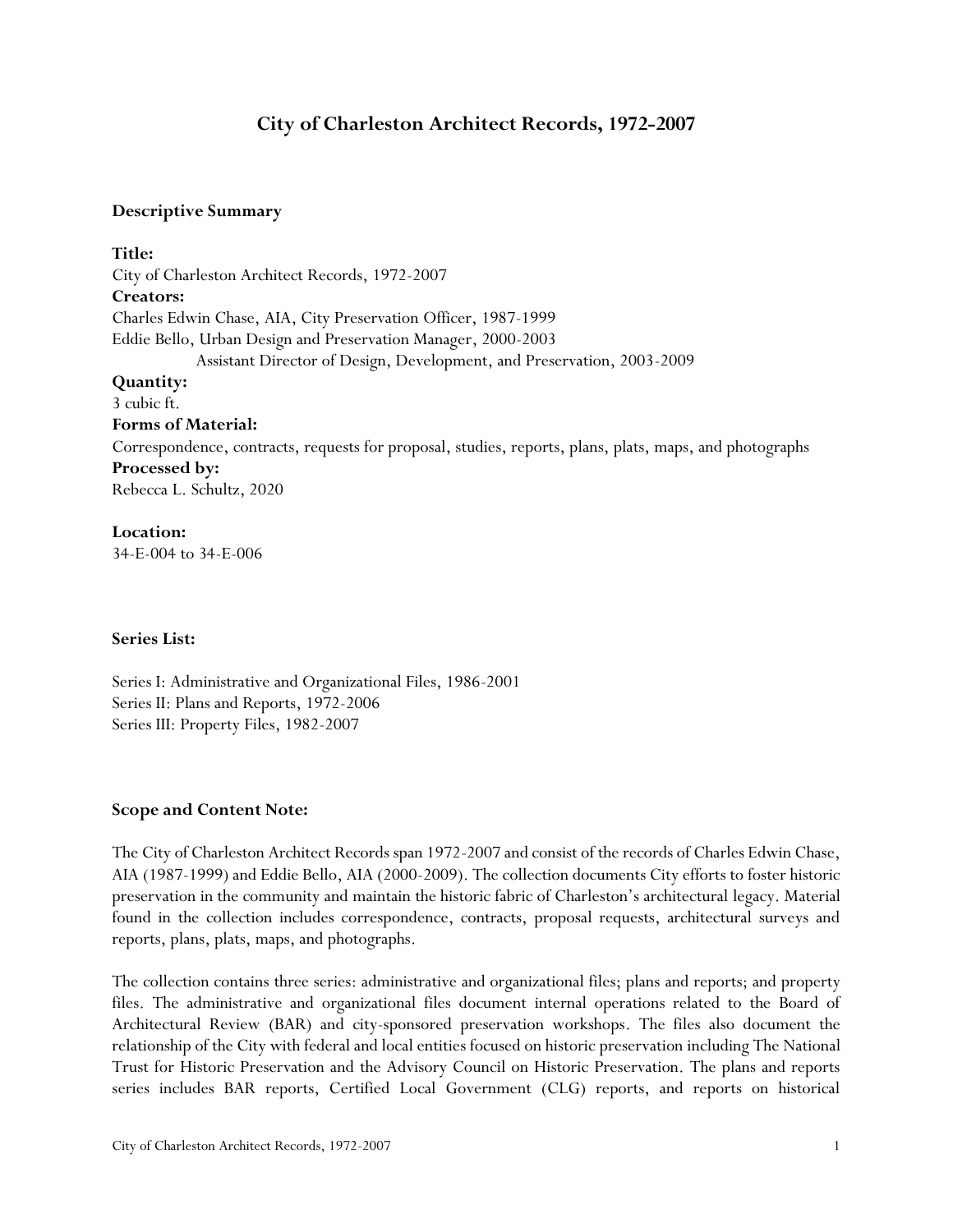architectural in the Charleston area. The property files series contains correspondence, surveys, and reports related to historic properties in downtown Charleston. Subjects of particular interest include the restoration of the Charleston County Courthouse, the restoration of Market Hall, and redevelopment of Union Pier. The collection also contains a wealth of information on efforts to maintain the architectural integrity of historic properties in the wake of massive repairs required post-Hurricane Hugo.

#### **Folder List:**

**Box Folder**

*Administrative and Organizational Files, 1986-2001*

| $\mathbf{1}$ | 1              | Board of Architectural Review (BAR), Original Ordinance, 1999: papers re:    |
|--------------|----------------|------------------------------------------------------------------------------|
|              |                | original 1930 ordinance (copy) and related minutes dating 1930-1984          |
|              | $\overline{2}$ | BAR, Rules and Procedures, 1987                                              |
|              | $\overline{3}$ | Certified Local Government (CLG), South Carolina Agreement and Regulations,  |
|              |                | 1986-1990                                                                    |
|              | $\overline{4}$ | CLG, Correspondence, 1986-2001                                               |
|              | 5              | Corner Store Plan, 1993-1994                                                 |
|              | 6              | Developers Package, 1994                                                     |
|              | 7              | Historic Preservation Design Workshop, 1988                                  |
|              | $8\,$          | Hurricane Hugo, Disaster Recovery Workshop Presentations, 1991-1993          |
|              | 9              | National Trust for Historic Preservation, Façade Loan Program, 1993-1994     |
|              | 10             | Programmatic Agreement with South Carolina Historic Preservation Officer and |
|              |                | Advisory Council on Historic Preservation, 2001                              |
|              | 11             | State and Federal Tax Incentives for Historic Preservation, 1996             |
|              | 12             | Tax Abatement, State Legislation, 1990                                       |
|              |                | Plans and Reports, 1972-2006                                                 |
|              | 13             | BAR Annual Report, 1986                                                      |
|              | 14             | BAR Annual Report, 1987                                                      |
|              | 15             | CLG Annual Report, 1989-1990                                                 |
|              | 16             | CLG Annual Report, 1990                                                      |
|              | 17             | CLG Annual Report, 1991-1992                                                 |
|              | 18             | CLG Annual Report, 1992-1993                                                 |
|              | 19             | CLG Annual Report, 1998-1999                                                 |
|              | 20             | Downtown Strategic Plan, 1998-1999                                           |
|              | 21             | Historic Architectural Inventory, 1985-1987                                  |
|              | 22             | Historic Architectural Inventory, ca. 1973                                   |

Historic Architectural Inventory, Maps, 1972-1973

- Historic Architectural Inventory, *ca.* 1987
- Historic Places Inventory, 1984-1985
- Historic Preservation Plan, 2006
- Historic Resources Survey, Charleston County, 1990-1992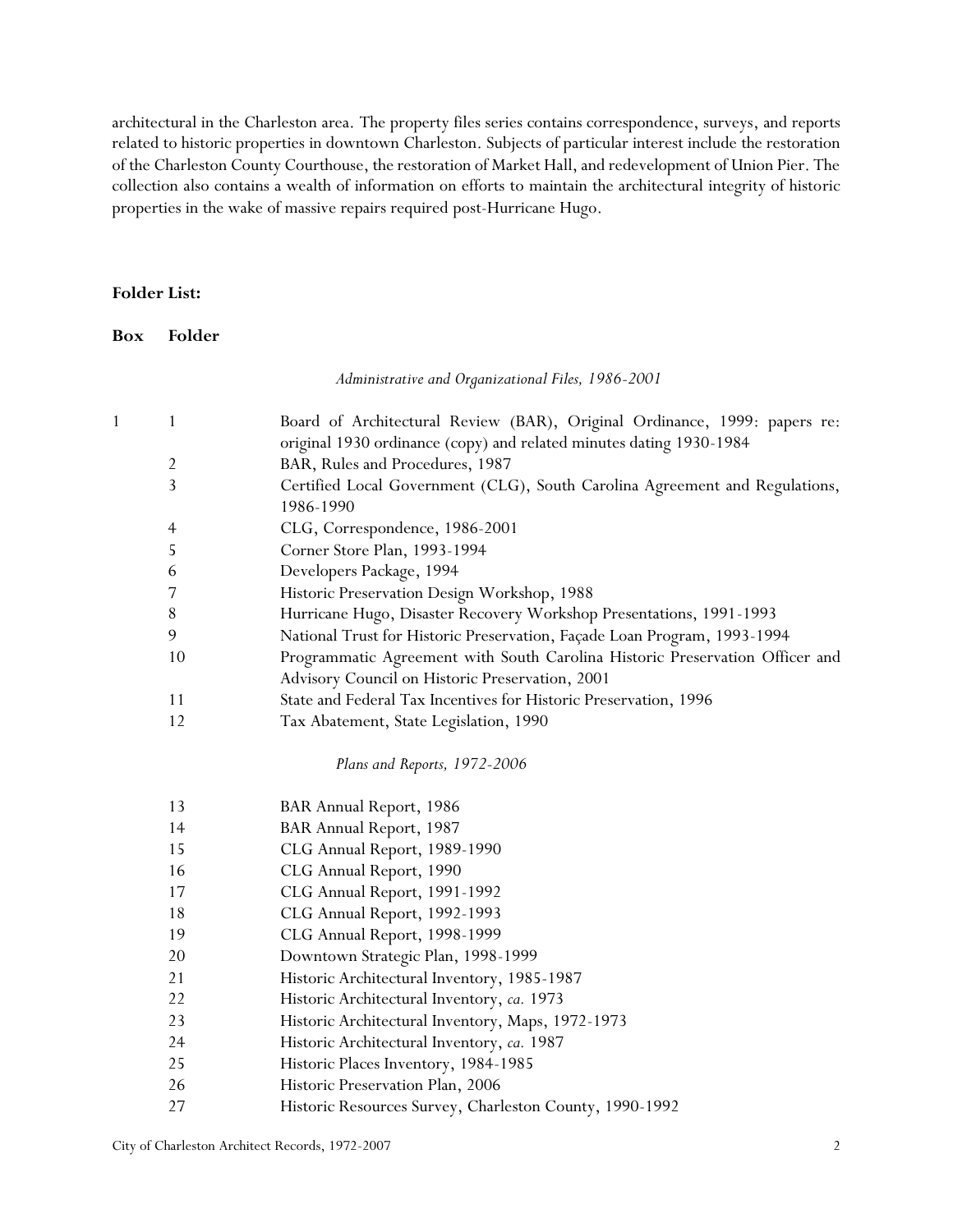**Box Folder**

## *Property Files, 1982-2007*

|   | $\overline{\mathbf{c}}$ | Aiken Rhett House, 1988                                                           |
|---|-------------------------|-----------------------------------------------------------------------------------|
|   |                         | Architectural Inventory Forms, North of Calhoun, 1991                             |
|   | 3                       | Architectural Inventory Forms, South of Calhoun, 1991                             |
|   | $\overline{4}$          | 270 1/2 Ashley Avenue, 1992                                                       |
|   | 5                       | Cainhoy Historic District, 1982                                                   |
|   | 6                       | Calhoun/Washington Street Property, 1998                                          |
|   | 7                       | Calhoun Street Urban Design Plan, 1988                                            |
|   | $8\,$                   | Canterbury House, 1993                                                            |
|   | 9                       | Charleston County Courthouse Architectural Analysis, 1991                         |
|   | 10                      | Charleston County Courthouse, CLG Grant and Funding Agreement, 1991-1994          |
|   | $11 - 12$               | Charleston County Courthouse Restoration, 1988-1998                               |
|   | 13                      | Charleston County Judicial Center Report, 1990                                    |
|   | 14                      | Charleston Crafts Project, Market Hall and 14 Amherst Street, 1989-1990           |
|   | 15                      | City Hall Architectural Needs Assessment, 1995                                    |
|   | 16                      | Charleston Heritage Housing Program 1988                                          |
|   | 17                      | Coming Street Cemetery, ca. 1995                                                  |
|   | 18                      | Confederate Soldiers Memorial, Johnson Hagood Stadium, 1993                       |
|   | 19                      | Cooper River Bridge Replacement Architectural Design Report, Parsons-             |
|   |                         | Brinckerhoff MacDonald Architects, July 17, 2002 [CD]                             |
|   | 20                      | Dereef Court CLG Grant, 1994                                                      |
|   | 21                      | Federal Building Site, 2007: correspondence re: L. Mendel Rivers Building, 334    |
|   |                         | <b>Meeting Street</b>                                                             |
|   | 22                      | Florence Crittenton Home, 1997                                                    |
|   | 23                      | Hampton Park Terrace, 1997-1998                                                   |
|   | 24                      | Historic District Extension Proposal, Maps and Surveys, ca. 1987                  |
|   | 25                      | Holocaust Memorial Selection Committee, 1994-1995                                 |
|   | 26                      | Hurricane Hugo Disaster Recovery Information, 1989                                |
|   | 27                      | Hurricane Hugo Damage Summary, 1989                                               |
|   | 28                      | Hurricane Hugo, Guide to Restoring Rural Housing and Communities in South         |
|   |                         | Carolina, 1989                                                                    |
|   | 29                      | Hurricane Hugo and Historic Charleston Reconstruction, Technical Site Visit, 1990 |
|   | 30                      | Hurricane Hugo Impact on Historical Resources, 1990                               |
|   | 31                      | Hurricane Hugo, National Park Service Disaster Survey, 1989                       |
|   | 32                      | Hurricane Hugo, Owner Requests, 1989                                              |
|   | 33                      | Hurricane Hugo, Property Inspections, 1989                                        |
|   | 34                      | Hurricane Hugo Recovery Notes, 1989                                               |
| 3 | 1                       | Hurricane Hugo Relief Grants Manual, 1990                                         |
|   | $\overline{c}$          | Hurricane Hugo Status Reports, 1989                                               |
|   | 3                       | Hurricane Hugo, Utility Damage Reports, 1992                                      |
|   | $\overline{4}$          | James, Johns and Wadmalaw Island Survey Project, 1988                             |
|   | 5                       | James Sparrow House, 1997: documents re: 65 Cannon Street                         |
|   | 6                       | Lockwood Municipal Complex, 1993                                                  |
|   | 7                       | Marion Square Storage Building, 2001                                              |